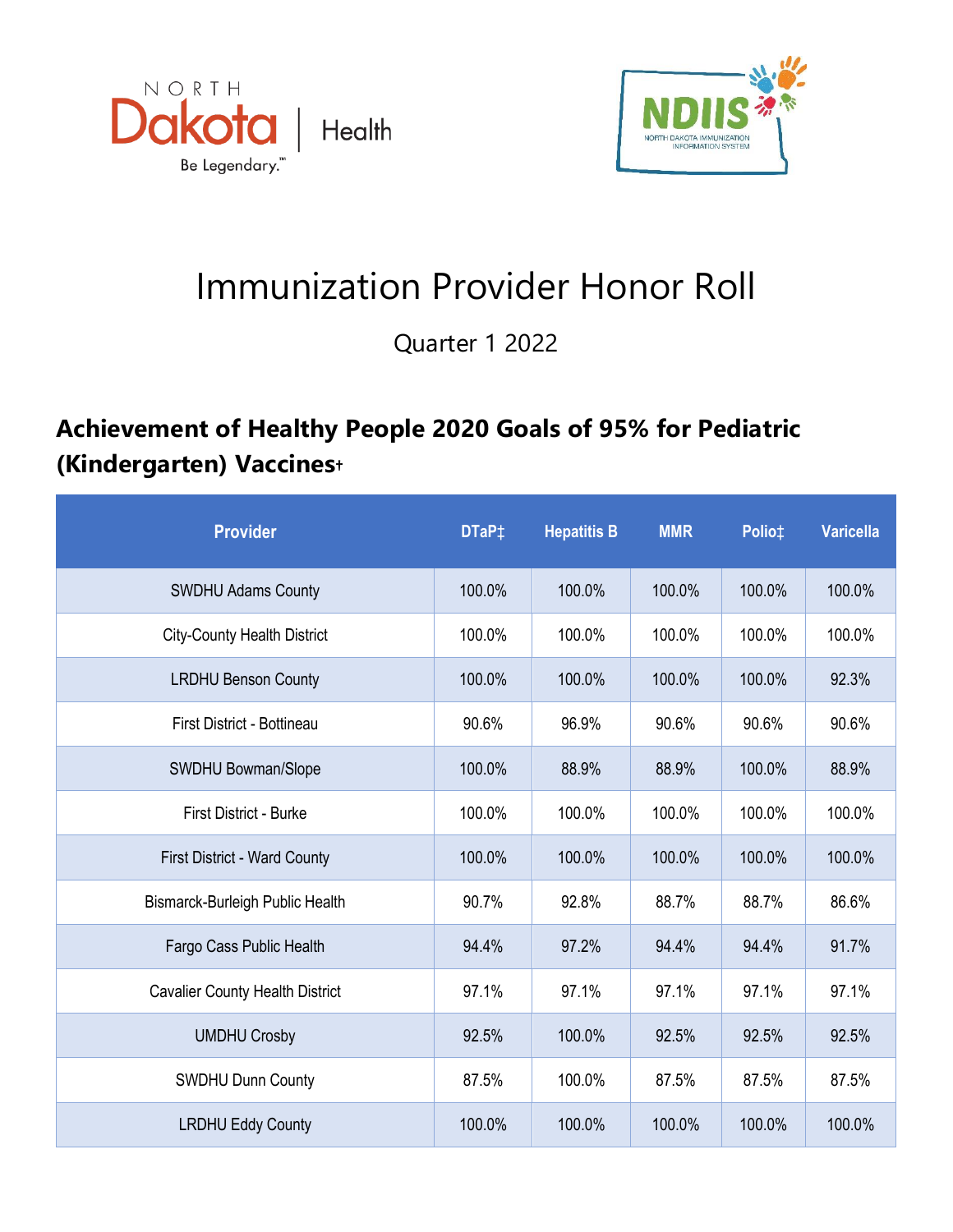| <b>Custer Health Grant County</b>      | 100.0% | 100.0% | 100.0% | 100.0% | 100.0% |
|----------------------------------------|--------|--------|--------|--------|--------|
| Nelson-Griggs District Health          | 100.0% | 100.0% | 100.0% | 100.0% | 100.0% |
| <b>SWDHU Hettinger County</b>          | 100.0% | 100.0% | 100.0% | 100.0% | 100.0% |
| First District - McHenry               | 100.0% | 100.0% | 100.0% | 100.0% | 100.0% |
| <b>UMDHU Watford City</b>              | 98.8%  | 98.8%  | 95.3%  | 97.7%  | 93.0%  |
| Pembina County Health Department       | 100.0% | 100.0% | 100.0% | 100.0% | 100.0% |
| <b>LRDHU Pierce County</b>             | 100.0% | 100.0% | 100.0% | 100.0% | 100.0% |
| <b>LRDHU Ramsey County</b>             | 94.9%  | 98.7%  | 91.0%  | 93.6%  | 92.3%  |
| Ransom County Health Dept              | 95.0%  | 100.0% | 97.5%  | 95.0%  | 95.0%  |
| <b>First District - Renville</b>       | 100.0% | 100.0% | 100.0% | 100.0% | 100.0% |
| <b>Richland County Health Dept</b>     | 93.8%  | 93.8%  | 93.8%  | 93.8%  | 93.8%  |
| Sargent County DHU                     | 100.0% | 100.0% | 100.0% | 100.0% | 95.0%  |
| First District - Sheridan              | 100.0% | 100.0% | 100.0% | 100.0% | 100.0% |
| <b>Steele County Health Department</b> | 100.0% | 100.0% | 100.0% | 100.0% | 100.0% |
| <b>Central Valley Health</b>           | 91.1%  | 97.8%  | 91.1%  | 91.1%  | 86.7%  |
| <b>Traill District Health Unit</b>     | 100.0% | 100.0% | 100.0% | 100.0% | 100.0% |
| <b>Dickey County Health District</b>   | 100.0% | 100.0% | 100.0% | 100.0% | 100.0% |
| Upper Missouri District Health         | 100.0% | 98.9%  | 98.9%  | 100.0% | 98.9%  |
| <b>First District- Garrison</b>        | 85.7%  | 100.0% | 85.7%  | 85.7%  | 85.7%  |
| <b>Foster County Public Health</b>     | 100.0% | 100.0% | 100.0% | 100.0% | 100.0% |
| Kidder County District Health Unit     | 100.0% | 100.0% | 100.0% | 100.0% | 85.7%  |
| Lamoure County Health Department       | 95.7%  | 100.0% | 95.7%  | 95.7%  | 95.7%  |
| Rolette County PHD                     | 99.0%  | 100.0% | 99.0%  | 99.0%  | 99.0%  |
| Towner County Public Health            | 100.0% | 100.0% | 100.0% | 100.0% | 100.0% |
| Wells County - Harvey                  | 100.0% | 100.0% | 100.0% | 100.0% | 100.0% |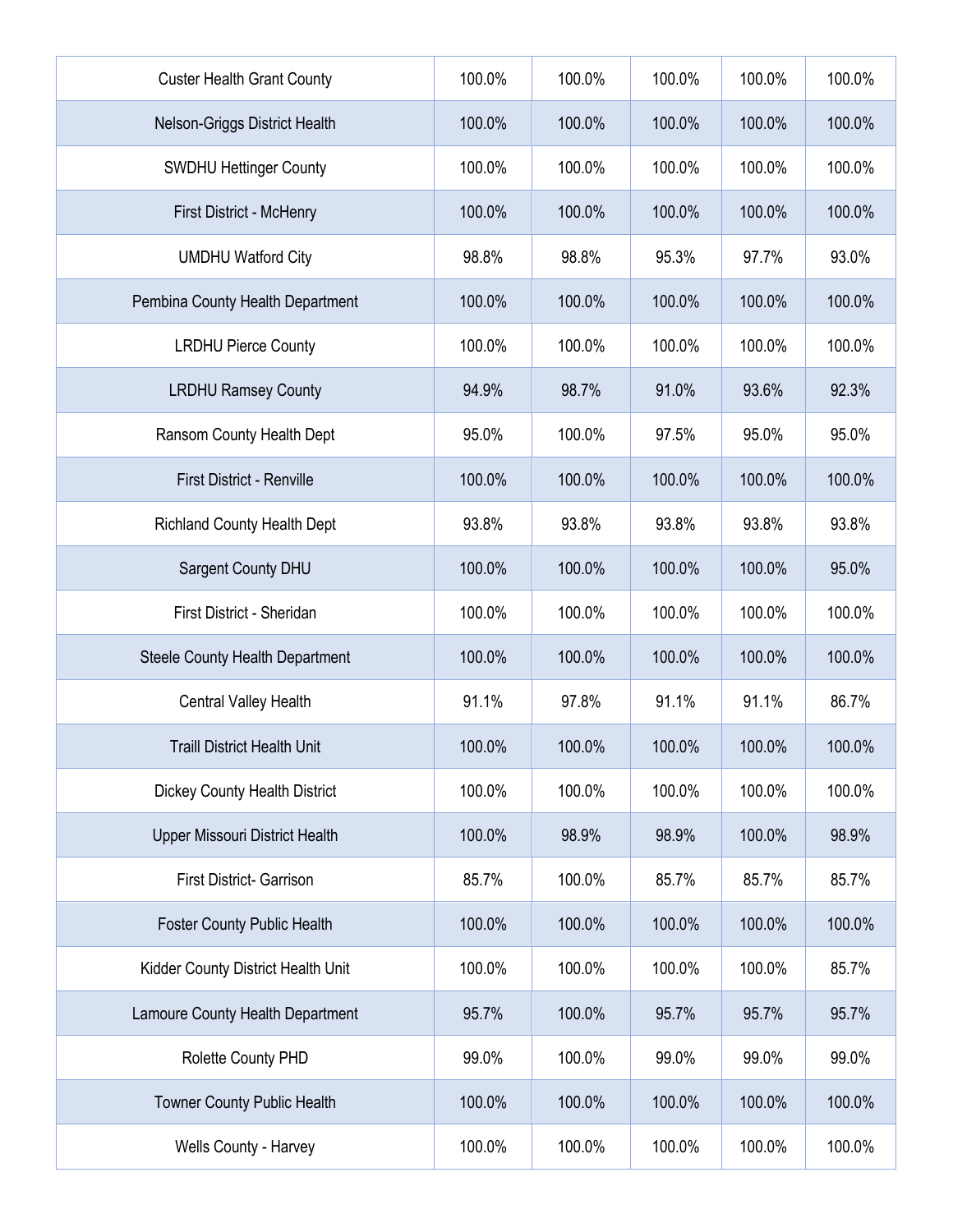| <b>IHS-Belcourt</b>                     | 95.3%  | 100.0% | 96.5%  | 96.5%  | 96.5%  |
|-----------------------------------------|--------|--------|--------|--------|--------|
| Spirit Lake Health Center               | 95.9%  | 97.3%  | 94.6%  | 95.9%  | 94.6%  |
| <b>Elbowoods Memorial Health Center</b> | 88.9%  | 96.0%  | 87.9%  | 90.9%  | 86.9%  |
| <b>Trenton Community Clinic</b>         | 100.0% | 100.0% | 100.0% | 100.0% | 100.0% |
| Spirit Lake Early Child                 | 100.0% | 95.0%  | 100.0% | 100.0% | 100.0% |
| <b>IHS Belcourt Public Health</b>       | 97.7%  | 97.7%  | 95.3%  | 97.7%  | 95.3%  |
| <b>Med Arts Pediatrics</b>              | 94.3%  | 98.8%  | 93.4%  | 93.9%  | 93.1%  |
| <b>Nurturing Wellness Peds</b>          | 96.8%  | 93.5%  | 96.8%  | 96.8%  | 87.1%  |
| Sontak Family Clinic                    | 100.0% | 100.0% | 100.0% | 100.0% | 100.0% |
| <b>CHI St Alexius Pinehurst</b>         | 100.0% | 100.0% | 100.0% | 100.0% | 100.0% |
| <b>Trinity Eastridge</b>                | 100.0% | 100.0% | 100.0% | 100.0% | 100.0% |
| Sanford Care Clinic                     | 100.0% | 100.0% | 100.0% | 100.0% | 100.0% |
| Sanford Vet Square Family Medicine      | 99.5%  | 92.5%  | 94.5%  | 99.5%  | 92.5%  |
| Sanford West Fargo Peds                 | 97.9%  | 88.6%  | 92.9%  | 97.1%  | 93.6%  |
| Sanford Children Vet Square             | 88.7%  | 93.0%  | 88.7%  | 90.1%  | 90.1%  |
| Sanford Minot FP NW                     | 86.2%  | 89.7%  | 93.1%  | 86.2%  | 89.7%  |
| MidDakota Gateway Peds                  | 98.7%  | 99.1%  | 98.2%  | 98.7%  | 98.2%  |
| Sanford South Bismarck                  | 93.7%  | 96.5%  | 90.9%  | 93.7%  | 90.2%  |
| Sanford Fam Med North                   | 100.0% | 100.0% | 100.0% | 100.0% | 100.0% |
| <b>Grafton Family Clinic</b>            | 90.0%  | 100.0% | 90.0%  | 90.0%  | 90.0%  |
| Sanford - Oakes                         | 91.3%  | 100.0% | 91.3%  | 91.3%  | 91.3%  |
| West River Health Service - MOTT        | 100.0% | 100.0% | 100.0% | 100.0% | 100.0% |
| Family Healthcare S Fargo               | 93.5%  | 93.5%  | 89.6%  | 96.1%  | 90.9%  |
| Northland CHC St John                   | 100.0% | 100.0% | 100.0% | 100.0% | 100.0% |
| Northland CHC Rolette                   | 100.0% | 100.0% | 100.0% | 100.0% | 100.0% |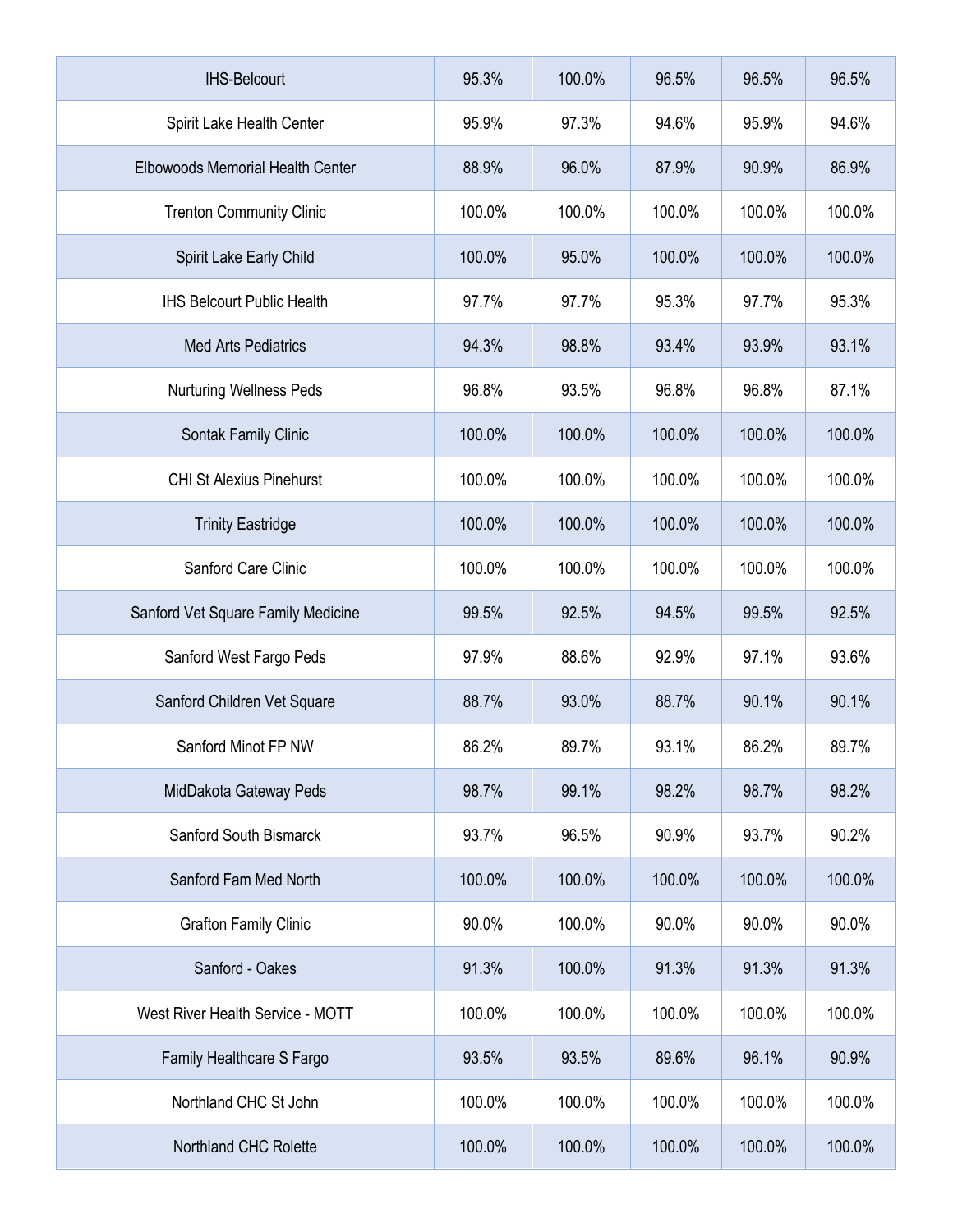| <b>Century Family Clinic</b>            | 100.0% | 100.0% | 91.7%  | 100.0% | 91.7%  |
|-----------------------------------------|--------|--------|--------|--------|--------|
| Sanford North Mandan                    | 93.2%  | 97.7%  | 90.9%  | 93.2%  | 90.9%  |
| <b>HAMC Johnson Clinics Rugby</b>       | 94.4%  | 100.0% | 94.4%  | 94.4%  | 94.4%  |
| West River Health Service-New England   | 100.0% | 100.0% | 100.0% | 100.0% | 100.0% |
| Trinity Community Clinic Western Dakota | 88.0%  | 98.0%  | 86.5%  | 88.0%  | 86.0%  |
| Essentia Health Jamestown               | 85.4%  | 97.9%  | 87.5%  | 85.4%  | 87.5%  |
| Altru Clinic Lake Region                | 95.0%  | 99.0%  | 94.1%  | 94.1%  | 94.1%  |
| Sanford - Hillsboro                     | 93.3%  | 96.7%  | 93.3%  | 93.3%  | 93.3%  |
| <b>Altru Clinic Pediatrics</b>          | 90.7%  | 94.0%  | 87.0%  | 90.4%  | 86.6%  |
| <b>Essentia Health Peds</b>             | 93.9%  | 93.4%  | 89.0%  | 93.4%  | 88.3%  |
| Sanford - Valley City                   | 93.9%  | 100.0% | 90.9%  | 93.9%  | 90.9%  |
| <b>Essentia Health West Acres</b>       | 91.0%  | 98.9%  | 92.1%  | 92.1%  | 91.0%  |
| <b>HOA Johnson Clinics Dunseith</b>     | 100.0% | 100.0% | 88.9%  | 100.0% | 88.9%  |
| Sanford Dickinson East                  | 100.0% | 100.0% | 100.0% | 100.0% | 100.0% |
| <b>Essentia Health Casselton</b>        | 100.0% | 100.0% | 100.0% | 100.0% | 100.0% |
| Sanford W Fargo Family Medicine         | 92.7%  | 92.7%  | 90.2%  | 92.7%  | 87.8%  |
| Sanford State Street FP                 | 92.9%  | 100.0% | 92.9%  | 92.9%  | 92.9%  |
| Sanford Southpointe Fam Med             | 93.9%  | 96.9%  | 92.9%  | 93.9%  | 91.8%  |
| Sanford - Wahpeton                      | 93.1%  | 91.5%  | 86.9%  | 93.1%  | 85.4%  |
| Sanford North Bismarck                  | 96.6%  | 97.3%  | 95.3%  | 95.3%  | 93.2%  |
| Mckenzie County Clinic                  | 100.0% | 85.7%  | 85.7%  | 100.0% | 85.7%  |
| Middakota Gateway FP                    | 97.9%  | 100.0% | 97.9%  | 97.9%  | 97.9%  |
| Sanford - Enderlin                      | 88.9%  | 100.0% | 100.0% | 88.9%  | 100.0% |
| Sanford Family Medicine                 | 87.5%  | 93.8%  | 93.8%  | 87.5%  | 87.5%  |
| Northland CHC Turtle Lake               | 100.0% | 100.0% | 100.0% | 100.0% | 100.0% |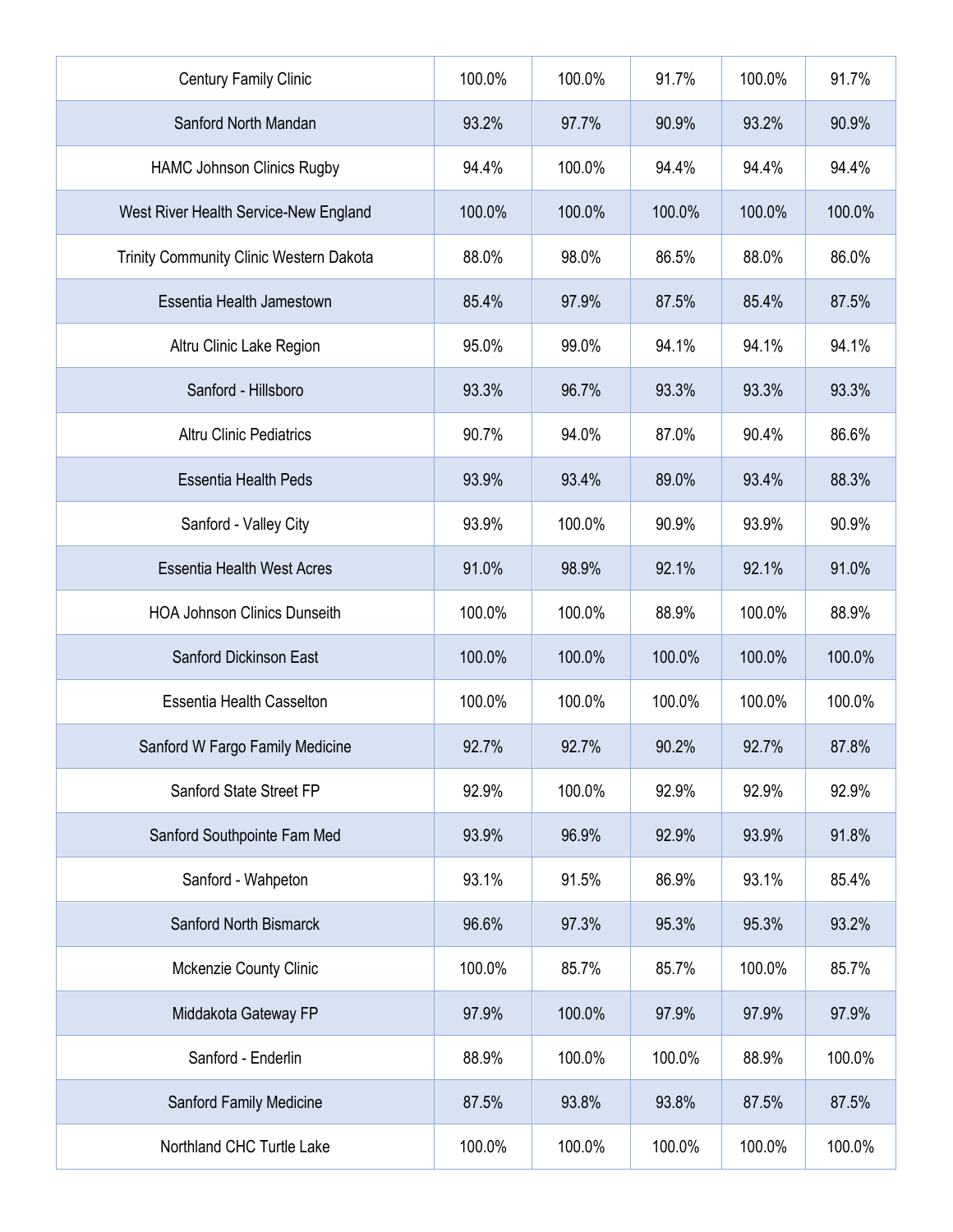| <b>Essentia Valley City</b>            | 96.2%  | 100.0% | 96.2%  | 96.2%  | 96.2%  |
|----------------------------------------|--------|--------|--------|--------|--------|
| <b>UM Park River Fam Med</b>           | 100.0% | 100.0% | 100.0% | 100.0% | 100.0% |
| St. Alexius Minot                      | 89.2%  | 100.0% | 89.2%  | 89.2%  | 86.5%  |
| <b>First Care RHC</b>                  | 100.0% | 100.0% | 100.0% | 100.0% | 100.0% |
| Altru Family Med South                 | 100.0% | 100.0% | 100.0% | 100.0% | 100.0% |
| Altru Family Med Residency             | 90.1%  | 94.3%  | 87.9%  | 90.8%  | 87.9%  |
| Coal Country Community HC              | 96.6%  | 98.3%  | 93.2%  | 94.9%  | 91.5%  |
| Sanford 2nd Ave Clinic                 | 94.1%  | 99.0%  | 93.1%  | 94.1%  | 92.6%  |
| <b>CLINICARE</b>                       | 100.0% | 100.0% | 100.0% | 100.0% | 100.0% |
| <b>Pinnacle Health Care</b>            | 90.0%  | 100.0% | 90.0%  | 90.0%  | 90.0%  |
| Spectra Health Larimore                | 100.0% | 100.0% | 100.0% | 100.0% | 100.0% |
| Chi St Alexius Dickinson               | 100.0% | 100.0% | 97.4%  | 100.0% | 100.0% |
| Sanford Peds North                     | 93.9%  | 98.3%  | 92.7%  | 93.4%  | 92.2%  |
| <b>Turtle Mountain Family Medicine</b> | 100.0% | 100.0% | 100.0% | 100.0% | 100.0% |
| Spectra Health Grand Forks             | 94.7%  | 94.7%  | 94.7%  | 94.7%  | 94.7%  |
| <b>NDHC Clinic Larimore</b>            | 100.0% | 100.0% | 100.0% | 100.0% | 100.0% |
| Northland CHC Ray                      | 100.0% | 100.0% | 100.0% | 100.0% | 100.0% |
| Sanford Peds Building B                | 97.3%  | 97.3%  | 94.6%  | 94.6%  | 94.6%  |
| Sanford Health Grand Forks             | 100.0% | 100.0% | 100.0% | 100.0% | 100.0% |
| Sanford State Street Clinic            | 100.0% | 100.0% | 100.0% | 100.0% | 100.0% |
| Anne Carlsen Center                    | 100.0% | 100.0% | 100.0% | 100.0% | 100.0% |
| <b>Internal Medical Associates</b>     | 98.3%  | 98.3%  | 98.3%  | 98.3%  | 98.3%  |
| <b>MHA Twin Buttes Clinic</b>          | 100.0% | 100.0% | 100.0% | 100.0% | 100.0% |
| <b>MHA Mandaree Clinic</b>             | 100.0% | 100.0% | 100.0% | 100.0% | 100.0% |
| Sage Coulee Outreach                   | 100.0% | 100.0% | 100.0% | 100.0% | 100.0% |